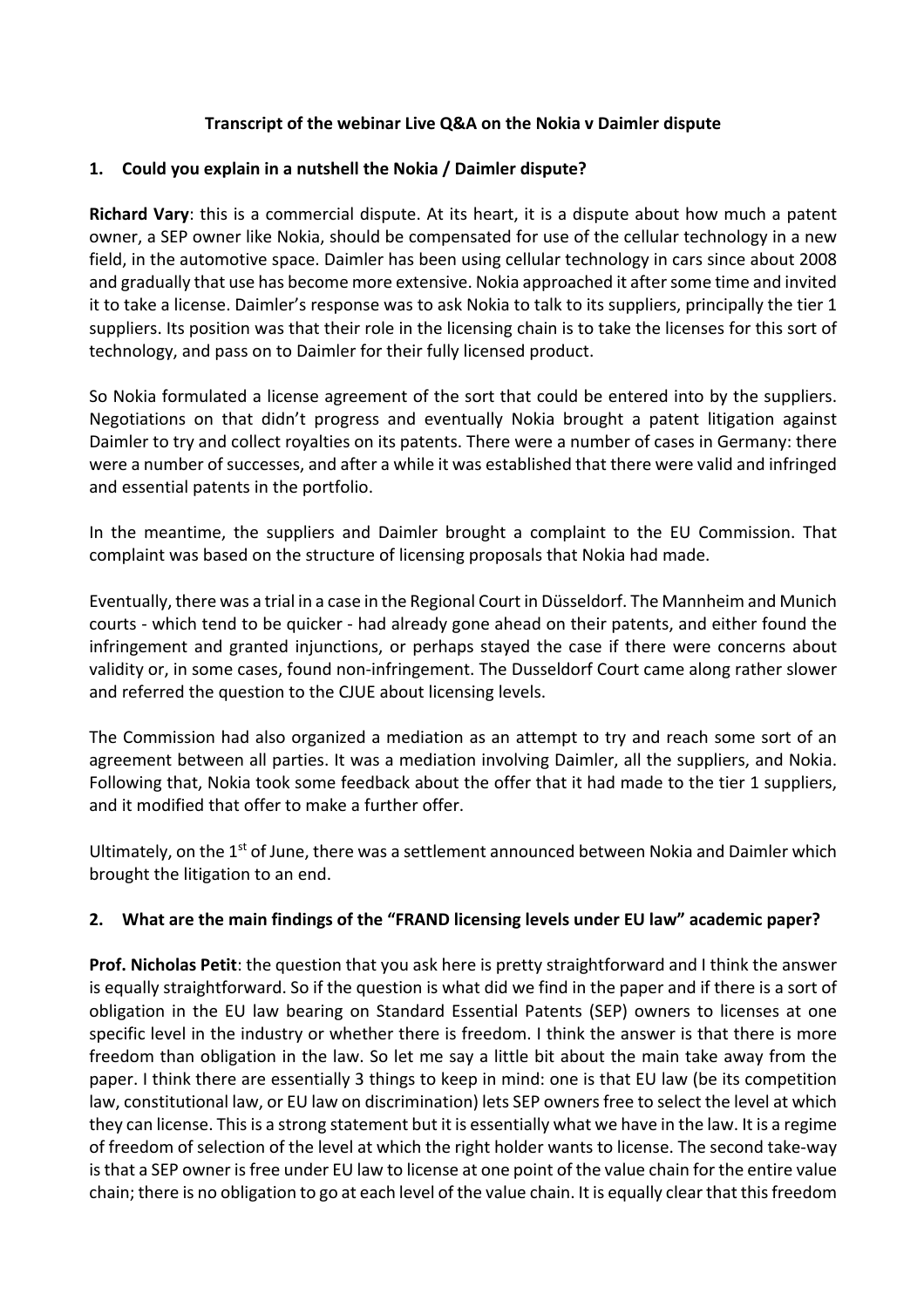to select is also a freedom to - in a way - extract the value at one point in the entire value chain. And the third point, which is more general, and it is actually a point that is made in the paper throughout the paper, it is that every time the CJEU or the European Institutions have been asked to solve this revenue-sharing dispute they have always taken very indirect and light-touch approaches. So whereas some stakeholders want the law to step in and provide very clear statements of obligation on SEP owners or very clear statements about the sharing of value between SEP owners and implementers, I think the output that we have observed in the EU jurisdictions and agencies, is that there is a lot of reluctance to affirm very strong principles of obligations on SEP owner and also reluctance to specify the levels or the formula, the methodologies and the targets at which these licensing deals have to be made. So the point is, freedom is a principle that dominates the case-law of the EU Courts and the decision-making practices of the agencies.

## **3. What value chain licensing requirement the FRAND commitment actually does impose under EU law?**

**Prof. Nicholas Petit:** this is a question that we have really carefully considered in the paper and if you try to read the practical implications of what the law in the books and the cases are, there are essentially two requirements that different commitments impose in terms of value chain licensing but you are going to see it is pretty minimal. The first one it that if you start to license at a specific level in the value chain, you have to treat people at the same level equally, so the people, the operators, the market players that you license at the same level in the value chain have to be treated somewhat equally and the patent owner has to avoid a situation of discrimination and this is a very standard principle that is imposed on contractual by contract law and by competition law. The second requirement that EU competition law creates through the FRAND commitments is an obligation on licensors with integration in the components or in the application, in the implementation, to refrain from using licensing as a leveraging instrument to exclude competing components or implementation suppliers. So if you are a SEP owner and you have vertically integrated into a specific component and you start to license out to competing component manufacturers, the EU competition law is very clear that you have to make sure that you are not using your power to license as a power to exclude competing component manufacturers. So these are the two real requirements that apply and restrict the freedom of SEP owners when they enter into value chain licensing transactions with implementers so non-discrimination under contract law and competition law and two are requirements not to strategically exclude competing value chain implementers if you are yourself vertically integrated, which means that companies which are not implementing manufacturers under the Huawei judgment remain quite free from anti-trust liability in a way it is too lacks for non-practicing entities but this is the implication of the wording of Article 102 and the literal and theological reading of the Huawei judgment.

## **4. Why did it take so long to Nokia and Daimler to sign a patent licensing agreement?**

**Richard Vary**: There are a few reasons. First, if you have worked in a large company, you know how long things can take to move. You have a lot of people that you have got to bring along with you, and a lot of people that need to sign off on things. When things are, let's say, important but not so urgent, perhaps because there is no imminent threat to the company, then things can move really really slowly and because everybody has got something more urgent on their desk..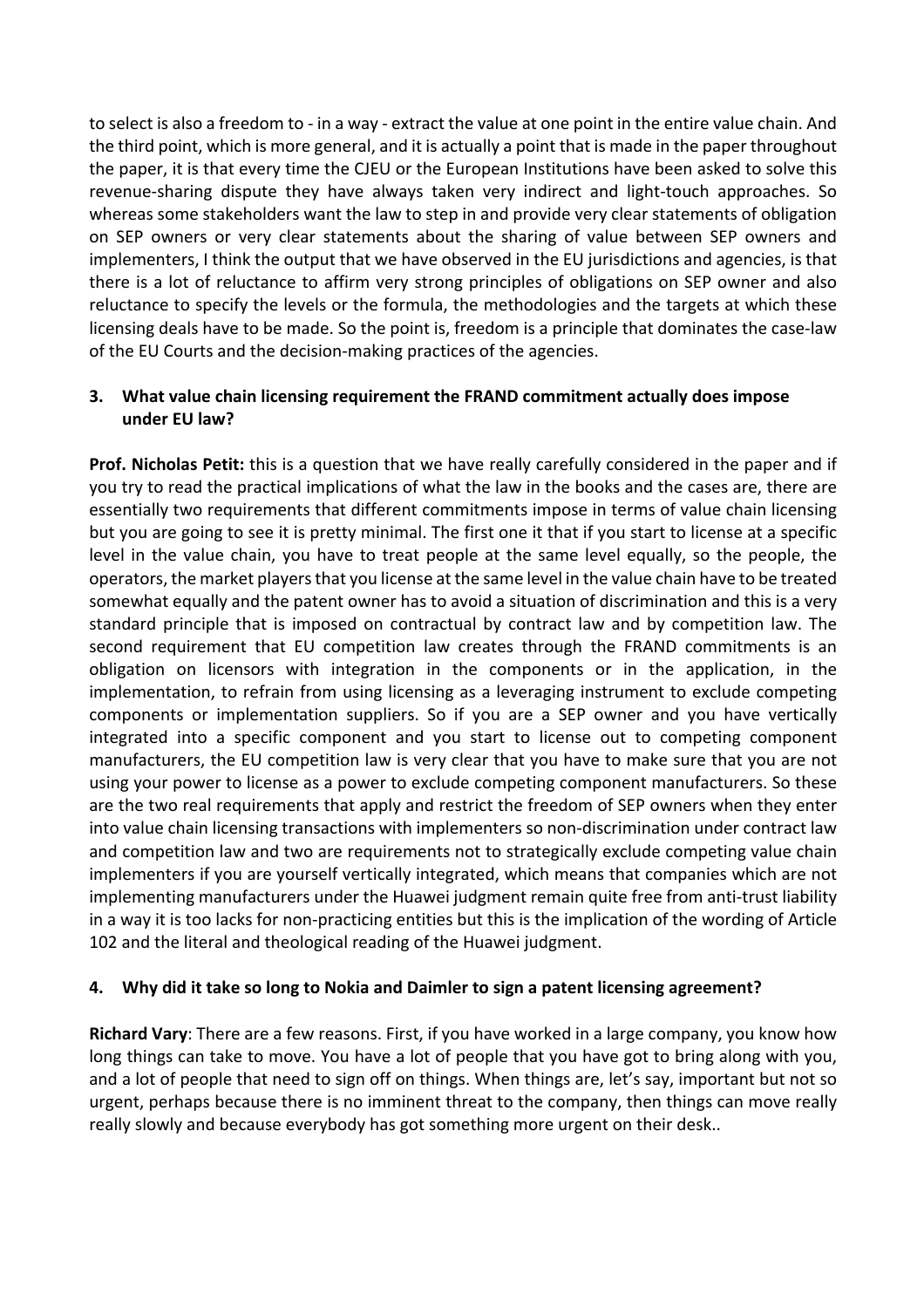Secondly, in this case, it was not just Daimler that needed to be convinced: there were all of the suppliers involved as well, and Daimler wanted the suppliers to resolve the situation. The suppliers were having to sort themselves out as well and reach an agreement.

And thirdly, patent litigation is a very slow process even in the quick courts, they are still taking a year or more to get any sort of decision, and then with injunctions being stayed, and appeals and all that sort of thing, it can take two or three years before there is really any urgency on anyone to do anything. So, patent litigation can take very long time.

Also, when you are the implementer, you know that even if you are eventually injuncted, you can always just take the offered license and end the problem there and then.

So there is no real rush to do anything in particular and that is why these things can take an awfully long time. Patent litigation and licensing is extremely complex and time consuming and slow.

# **5. What are the next steps now that Daimler has signed a licensing agreement with Nokia. Is all litigation between the two parties has been resolved, including the referral to the CJEU?**

**Richard Vary**: that is right. Nokia has withdrawn all of its infringement actions. Daimler has withdrawn its complaints to the EU Commission against Nokia. Of course that does not necessarily affect the various tier1 suppliers, and they have publicly stated their intention to fight on. There is also an ongoing case between Huawei and Nokia. Huawei in this case is acting as an automotive supplier because it supplies telecommunication modules that end up in automobiles. That case is in the Regional Court of Dusseldorf and we will have to see where that one goes, but I can see that there is a scope for another reference to come out in the future on that, or perhaps on a different case. Of course the arguments about the appropriate licensing level in the automotive sector also continue to be part of the ongoing policy debate.

# **6. What will the licensing relationship between Nokia and Daimler be when the patent expires?**

**Richard Vary**: There are a lot of patents. Obviously when all of the patents expire in a technology then no one needs to take a license anymore and the technology becomes public. That is becoming relevant for 2G. Most of the patents in 2G have now expired so that is falling into the public domain. That is the effect of having these patents having very limited periods of validity. But the same will be true of 3G and 4G eventually.

# **7. In addition to EU law covered by Prof. Petit, is there anything in the relevant SDO (ETSI's) IPR Policies about component level licensing?**

**Prof. Nicholas Petit**: I think the paper provides a careful analysis of the degree of legal obligation arising from contract law as a result of participation and commitments of patents to SDOs and the subscription and, you know, the taking of front ledges. I think that the conclusion we reached in the paper there is very little actually to fine here. One thing that I worked more personally in the paper, is the idea that appears in the Huawei judgment of legitimate expectation which is in a way sort of contract law concept, I mean, in EU law it is a constitutional law concept but it derives from ideas of reliance expectations and so on, so theories of contract or quasi-contract law. In Huawei, the Court has this statement in which it says that a FRAND commitment creates legitimate expectations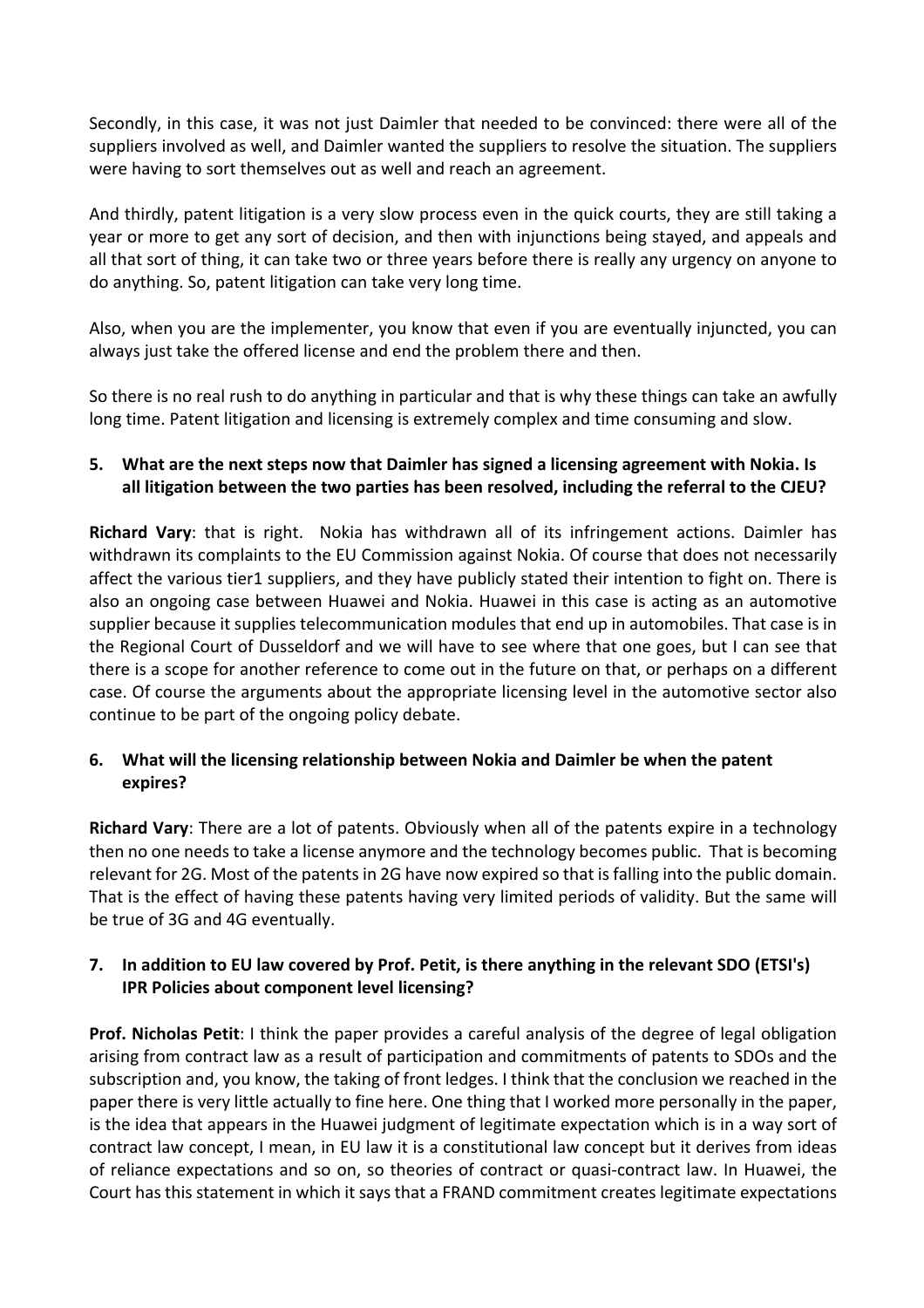on third parties that they will be able to access technology patent essential to a standard under FRAND terms and what is there to leverage as a source of legal obligation is very unclear but the case law of the CJEU on legitimate expectations is very accommodating of conditionality, of leaving ability to parties to negotiate within legitimate expectations, and it is only in very extreme circumstances that the Board of Justice accepts to consider that a declaration or a pledge like a front commitment create expectations which are legitimate and allow reliance. So if you just read the case law in a very subtle way, it is very hard to find there a source of help to renegotiate or perfect or complete or specify contracts which have been underspecified at the standard setting stage.

## **Implications for the automotive industry**

**1. Considering that Daimler is now a licensee of Nokia, why did Continental, a supplier of Daimler, declare they will pursue their complaint with the European Commission?**

**Richard Vary**: The simple answer is that Daimler is not Continental's only customer. It might be that this settlement encourages the other automotive OEMs into entering licensing negotiations either with Nokia or to take Avanci licenses, but in the meantime, Continentals has got other customers who are not currently licensed the patents. For Continental's point of view, it is still very much in their interest to get the most favorable deal they can for their other customers.

**2. Why do suppliers keep asking for a direct licence when consent can be obtained indirectly through the have made right clauses inserted in a licence agreement in their case with Nokia? In both cases, consent to use the patent is understood to have been given, so there would be no infringement by either the OEM or its supplier.**

**Richard Vary**: Tactically, the suppliers want to be the ones who are able to negotiate because they think that they can negotiate a lower price.

If you are negotiating the price of the licence agreement and you are the car maker, it's very difficult from that position to argue that the payment of 1 or 2 euros in royalties would be excessive and the business of selling cars at one or two euros higher price would not be sustainable. An excessive pricing argument is really hard to maintain at vehicle level.

It's much easier to run that sort of argument as the implementor of the licensee if you have a margin of only a few euros per product. And in the automotive industry, the supply chain has really tight margins. The level of efficiency that they have achieve in the supply chain is astonishing. So, if a supplier has to pay 1 or 2 euros of the price of the component, that means that the supplier goes from being profitable to being unprofitable. Those who are half-way up the chain have the ability to say that they can't afford very much.

As a negotiating tactic it's a bit like running out of the restaurant and leaving your least well-off friend, who has only got 50 euros in his pocket, to pay the bill. You know that by doing so you are going to effectively cap the amount that you are going to have to pay for the evening's dinner.

The patent owners say that they can license at the end-user product manufacturer level, and everybody else in the chain gets the benefit of a "have made" right, and that should be fine.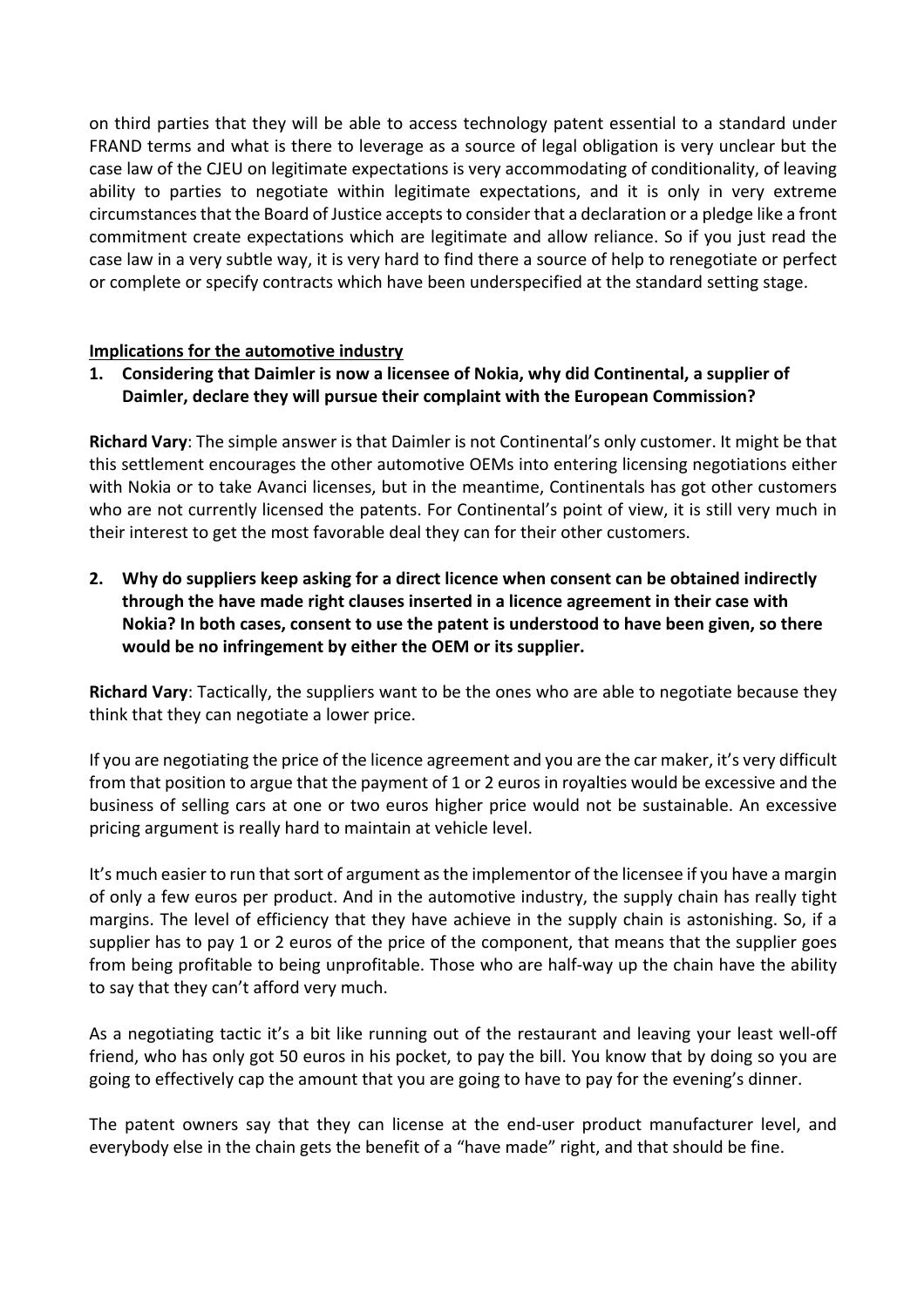The argument made against this model is that "have made" rights under German law are actually very limited in their scope, so a "have-made" right could only authorize suppliers one level down the chain.

It is also argued that a "have made" right is limited under German law to the supplier producing something to the design of the manufacturer.

The counter arguments are that "have made" rights are contractual things. They can be as broad or as narrow as you write them. So, if there is a problem with how narrowly they are construed then we can just write them in a way that they are broader.

The last argument that has been made against "have made" rights is that they don't allow R&D. The patent owner's argument is: you don't need a license for research because research is not an infringing act under patent law. But equally if that's the problem just write it in to the document and then it's solved.

So these are the arguments that have been deployed either way on that.

**3. According to the press in November 2019, Nokia made an offer of an end-user license to a supplier, Continental. We know there was no agreement signed with Continental. Could you please share what happened? Did Continental refuse to license? Did they reject the offer? If so, how did they justify such behavior?**

**Richard Vary**: We know from the Press Release that there was a license agreement offered.

This agreement was called the "CVVCL", the Connected Vehicle Value Chain Licence. It was Nokia's first attempt to satisfy the request by the automotive manufacturers that the Tier-1s should negotiate the license agreement. It was a structure under which a Tier-1 supplier could enter the agreement and, as a result of its entering, any vehicle that its components went into would be licensed, and have made rights would protect the suppliers all the way up the chain.

Continental didn't accept the Agreement. I am not sure that I could say that they expressly refused to license or anything like that: that would be putting it too far. But certainly they didn't accept that agreement.

Then, there was a second license agreement that was offered, which can be read about in the Düsseldorf judgment. That was supposed to correct some of the alleged problems that were put forward by the automotive and Tier 1s.

That second licence agreement offer was very clearly a direct license to the Tier 1 suppliers. But it wasn't accepted either. Or at least it's probably better to say that it hasn't been accepted yet because Daimler has settled in the meantime.

**4. Has there been any consideration that patents in the portfolio may cover different levels in the ecosystem, i.e. component, device, infrastructure, combination of those etc? And if so, how was that impacted the determination as to where in the chain of distribution the license should be taken?**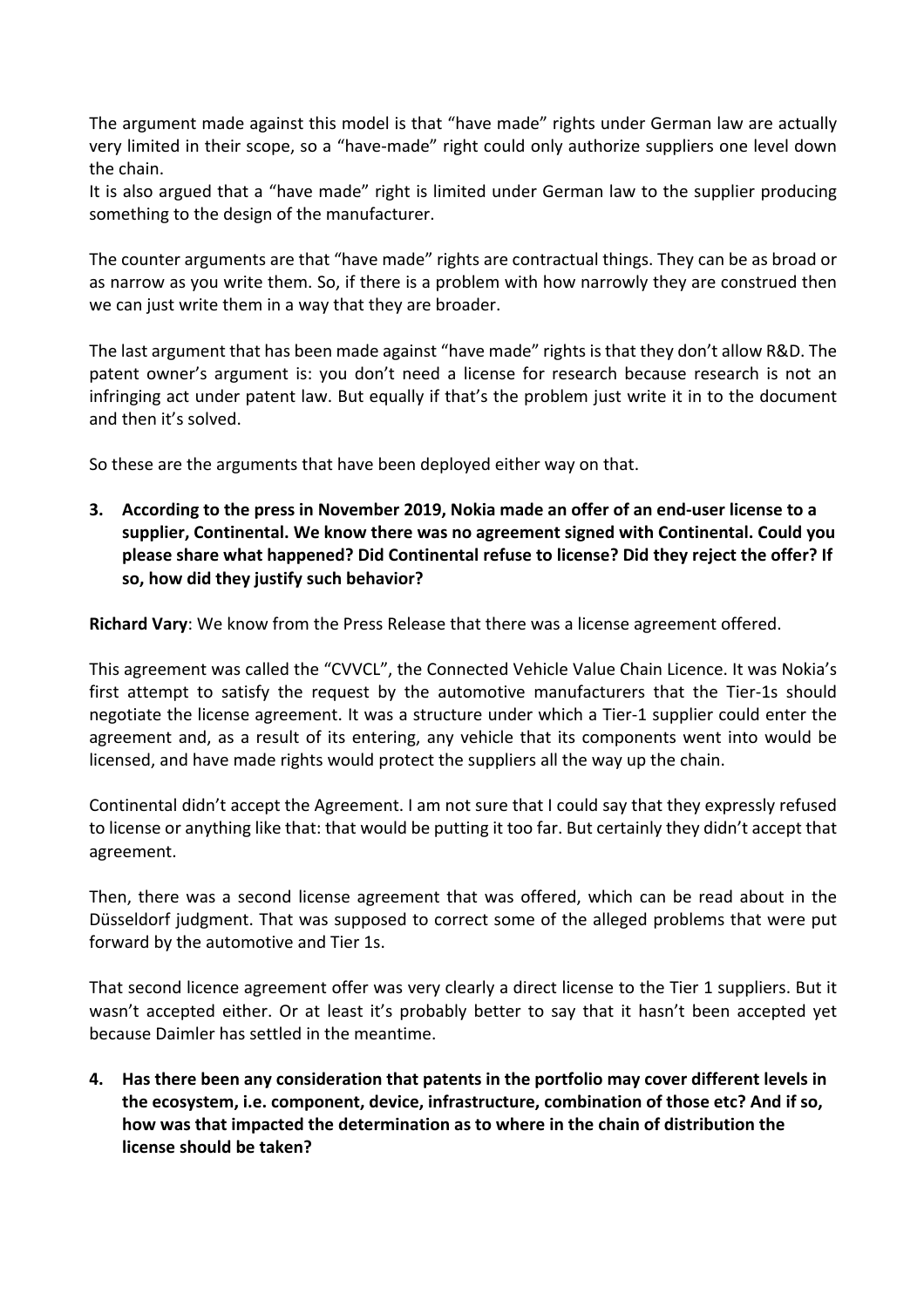**Richard Vary**: Standard Essential Patents (SEPs) cover all sort of things, but what the standards are really trying to do is to standardized the interface between 2 connected units. SEPs don't describe how to make a mobile phone or a base station: what they describe is how the two must interact between each other.

So for the most part, the patents are primarily directed at how a mobile phone, or a connected car must operate in a radio network where there is a base station as well. As a result, they tend to be written at that level. Often there will be a method claim which is describing the interaction. Often there will be an equipment claim which describes one of those two terminals (the base station, the mobile unit, the car, the phone or even both of them). So, many patents are at that interface level.

There are a few SEPs that read at component levels higher up the chain. I know from my own experience when I was digging around trying to find SEPs to assert against Qualcomm that there are very few SEPs in the world that can be read at the level of the chip, the base band processor, the transceiver. This is because the majority of SEPs require elements that are going on much higher up in the network..

Now what that means is that you could in theory have licensing structure where the patents that read onto a component are licensed to the components, the patents that read higher up the chain on some intermediate products are licensed at the intermediate product level, the patents that read on the end user device a license there, and for the patents that are only infringed when the end user device is operating in the network maybe the end user has to take a license to those. But it's a horribly complicated system and you would have huge arguments with everybody saying: "I don't infringe that one, that actually infringes a lower level. Also, end users clearly we can't be licensing to.

The much better system is to have a single point of licensing somewhere in the chain. This was the model that evolved in the mobile industry.

So, assuming a single level, the argument becomes: at what level do you license? If you licence at the end user product level, you capture everybody. If you license some at intermediate level, then either the intermediate product maker must take a license to patents that he doesn't infringe for the benefit of the people down the chain and pass on the cost to them somehow, or you would have to have create some sort of contractual mechanism by which the licenses are then passed further up the chain as well. There would be to have some mechanisms to deal with the fact that exhaustion isn't going to cover downstream customers in that situation.

## **5. Daimler is a licensee of Nokia, but not a licensee of the Avanci marketplace that counts 41 licensors including Nokia. Does it mean that Daimler is far from being out of the wood?**

**Richard Vary**: There are always 2 ways of going about licensing when you are the implementer: you can either go for *pool licenses* or you can go for *bilateral licenses* with everyone who owns patents. Daimler has already taken a couple of bilateral licenses. So, maybe it is set itself on the bilateral licenses route, in which case it will have to carry on with that. Others may choose the Avanci route just because in one shot it takes a license to most of the SEP, although not all of them because Huawei and Samsung aren't members of the Avanci and those are two quite big patent owners.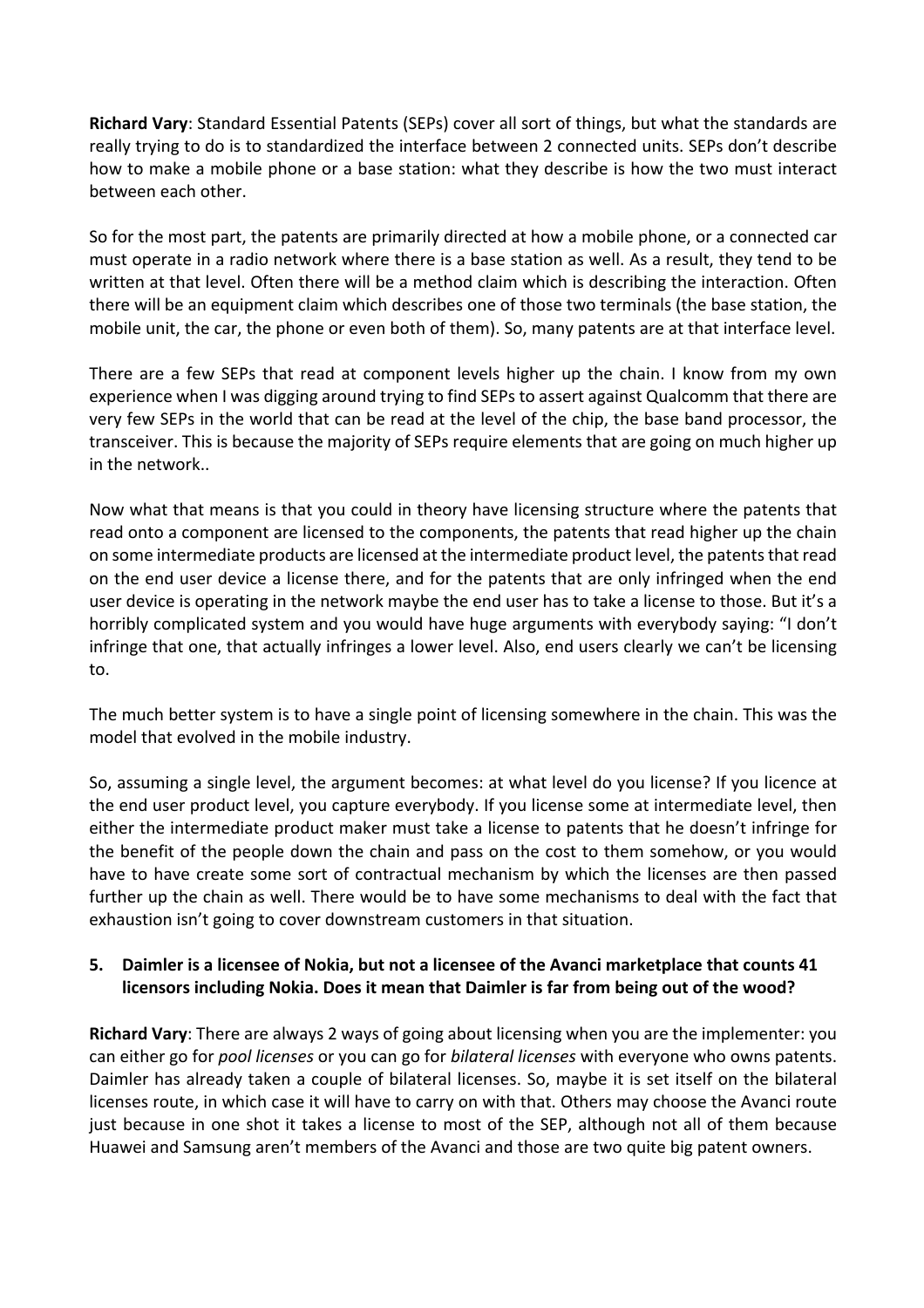If you are an implementer, it can make a lot of sense to take licenses as slowly as you can by negotiating bilaterally. The reason is the effects of the limitation period: if you have been using the technology for more than 6 or 7 years (which many of the automotives have) then every year you don't take the licenses is effectively a year of free use of the patents you have had in the past. And so, the longer you can delay and the longer you can stretch it out, the less period of time overall you end up paying for.

There are very sensible reasons to delay and it might be that if you are an implementor in a car company, you have chosen a strategy of "I'm not going to take a license from the Avanci. I am going to sit back and wait to see who actually sues me and then, as it becomes necessary, see what licenses I can negotiate with those. Because all the time the clock is ticking all, and my past liability is getting washed away and by the effect of these limitation periods". So it's a perfectly valid and sensible strategy to delay, and see how long you can avoid taking licenses.

## **The referral**

**1. Do you consider the referral by the Düsseldorf Court to the CJEU to be justified, i.e. do you consider that clarity is needed in establishing the owner's obligations related to the production chain, or are you of the opinion that the referral is only justified because the Düsseldorf Court has a friendlier position in relation to the implementers? And secondly, do you think that this referral will lead to a refusal on the part of the owners to go to this court and be forced to go to another court to litigate their disputes, for example Munich or Mannheim?**

**Richard Vary**: First of all, this wasn't really the right case for the referral, because the referral and much of the discussion is premised on the idea that Nokia was only offering licenses at the end-user product level or was refusing to license to the component makers. Unfortunately, the fact didn't' quite fit that. It's never great to have a referral on a case where the facts don't fit the questions that you want to refer on.

Now, I would agree, and also the SEP Working Experts Group also agree, that the single point of licensing is a sensible thing to do. If we are going to have a single point of licensing, we have to have some common understanding within the industry of where that point is going to be. The convention that evolved in the mobile phone industry was straightforward and meant that this problem didn't arise.

For the car industry I think it's going to settle down at some point. It might be the tier ones, or it might be the OEMs who agree that they will be the ones that take the licenses. As between those two, I suspect there are an awful lot of SEP owners who are sitting back and saying "I don't really care, as long as someone does". We have just got to reach some sort of agreement and accommodation where everybody isn't just pointing to each other's to take the license.

Whether you can solve the current confusion I don't' know. I would hate to be a judge at the ECJ in this case. You are asking them to give a formal, definitive opinion in an industry that they don't know, a definitive opinion that is going to apply to lots of other industries which they don't know, and some of which that we can't even foresee at the moment, covering trillions of dollars of device sales over the foreseeable future. And to do this, the ECJ has only 15 minutes of submission from one side and 15 minutes from the other to encapsulate all of this incredible complexity and make a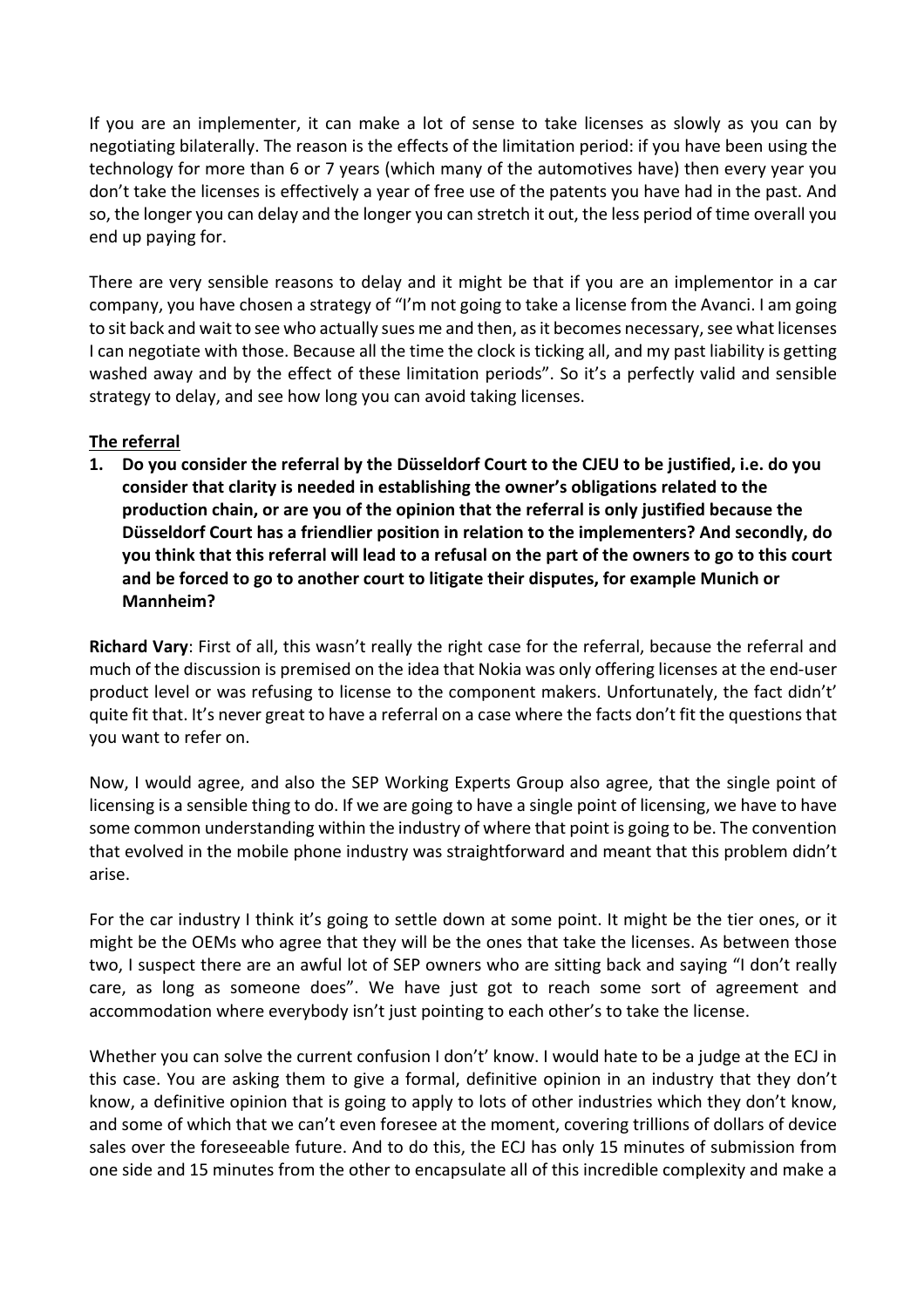decision. If I was a ECJ judge faced with that I think I would have ducked the question in some way or other, or confined it really specifically to some very particular facts.

So, I think that perhaps this question is not susceptible to answer by that sort of Court. It's probably not susceptible to answer by any sort of Court. I think that it is a question has to be answered by industry initiatives. For each different industry, the answer might be different because the issues might be different.

Would people avoid Düsseldorf**?** I think the answer is they already are avoiding Düsseldorf, unfortunately. Düsseldorf is an excellent Court because technically is one of the most rigorous patent courts in the world. But unfortunately, if there is now a danger that the question is going to be referred to the ECJ, there will be a several year delay. It's fantastic for lawyers, but it's not great for industries.

If you are avoiding the Düsseldorf Court, then I would urge that the place to go is not Mannheim or Munich, but the UK for obvious biased reasons…

# **2. There is still an ongoing case in Düsseldorf between Huawei and Nokia: should we expect a new referral?**

**Richard Vary**: it's possible. There were two group of questions in the first referral: group a), which referred to the levels of licensing, and group b), which were more to do with the implementors' behaviors, and not really relevant to the Nokia/Daimler question.

I suspect that if there is another referral, it will probably confine itself to the a) type questions, not the b) type questions.

## **The debate**

## **1. The research paper looked at the general principles, patent, contract and competition laws and concluded that the EU law does not require a license to all approach. So is the debate between license to all and access for all the wrong debate?**

**Prof. Nicholas Petit**: Okay, I was, I was thinking a little bit about what Richard was saying, and I liked the picture that he gave of SEP owners facing population of implementers and these implementers, they are part of the same supply chain and they're pointing at each other and say I know I'm not paying, he's paying, she's being, that sort of stuff and I was trying to, so I was trying to think further that I think that links to the question in a more economical way. And so if you're, if you're the social planner in a society what you want to achieve is you want to, You would like to minimize transaction costs when transaction costs are high in order to allow efficient bargaining and. And here, I think the case law that we have solved the main transaction costs that we have which is you have SEP owners who are not necessarily vertically integrated we have to deal with supply chain, that they don't necessarily know very well, it's another business. And so when the case law say the SEP owner can select the level at which he or she will license that solves the transaction costs uncertainty of figuring out where to license in a way says you know you can license where you want, rather than license everywhere, or I don't know we'll see later. So that's, that's, that's good. So the law, by doing that, actually reduce reduces transaction costs by clarifying that there's freedom to select. And then, that the law doesn't really deal with the rest is not a problem because within a supply chain, you could, you can certainly assume that the transaction costs are lower compared to the, the, the SEP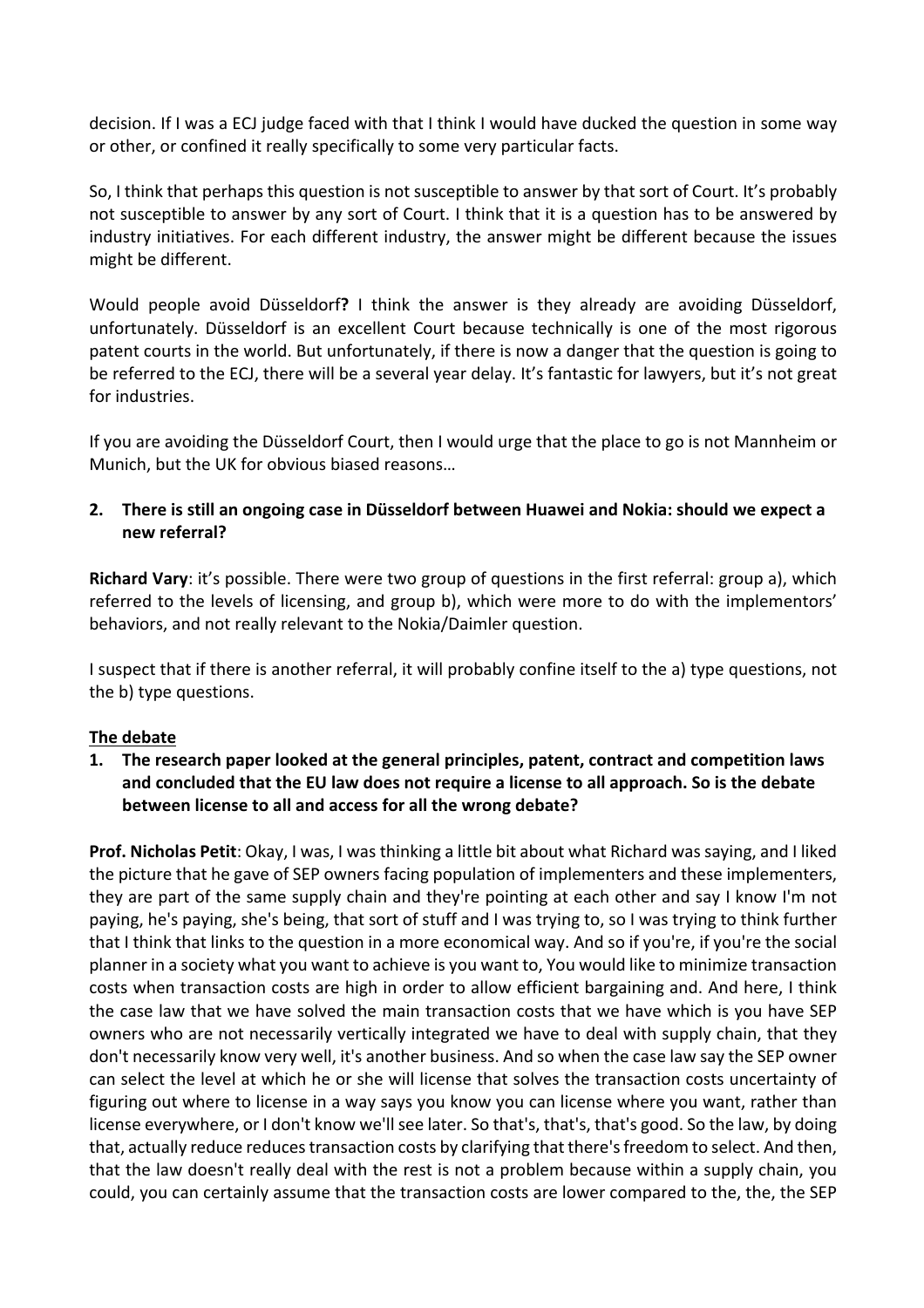owners to value chain transactions within the same value chain, you can assume that the transaction, there are lower because people will sell components to manufacturers and manufacturers will buy components to, to, to producers are in this business for some time, they know each other, they know they have generally contractual relationship that are established and so there's channels of trade which are already established so I think the question in a way is that the status of the law today is sufficient to eliminate the first big transaction costs problem. And, and, and it's good because the second transaction cost problem that we have is just bargaining between various player in the value chain we know each other pretty well. So I don't I, you know, In a way I think that by essentially saying, the law by essentially, the law doesn't really say, the law leaves freedom to select the level in the value chain, and by doing that, the law has reached what I believe to be a pretty decent equilibrium in a free market economy.

# **2. Is it correct to believe that the core of the issue is actually the lack of intellectual property rights knowledge of the non-telecommunication stakeholders who are now implementing technologies that are outside of their know-how?**

**Richard Vary**: Obviously the automotive industry has extremely good IPR managers. They have many of their own patents, Daimler is one of the biggest patent holders. So they are relatively sophisticated.

One of the things I've noticed throughout this debate is the number of my old telecoms colleagues, either people who have been on the same side as me or who have been opposed to me who are now involved in one side or the other in this automotive debate. It is one of the lovely things about working in the industry is that we get to debate new arguments with the same faces and the same old friends on different sides.

With many of the former telecoms guys now in the auto industry, and running these arguments, they certainly don't lack the experience and the expertise that they need. It's quite similar to the situation when the new manufacturers entered the mobile handset industry: they tended to pick up people as well, and you will find former Qualcomm, former Nokia, former Ericsson guys all over the place.

I have much more sympathy with the small IoT startup. We are going to have to work on educating them, or we're going to have to find ways of giving very cheap, very good advice to those who are entering into the market. But I don't think that's the issue with the big auto players. I think they know that very well.

## **3. How does using delaying tactic on taking a license square with willful infringement?**

**Richard Vary**: The answer under European Patent law and English and German law is no, and the damages that will be awarded against you are what you would have had to pay anyway if you had taken a licence. We don't have any concept of willful infringement, multiple damages or any of those sorts of things. The answer may be somewhat different in the United States.

**4. Even in respect of SEPs which cover the higher level, the component maker may still be indirectly infringe. Therefore, you could, if the SEP holder wished, cover all SEPs by way of a licence agreement involving the component maker. Is there anything wrong in this analysis?**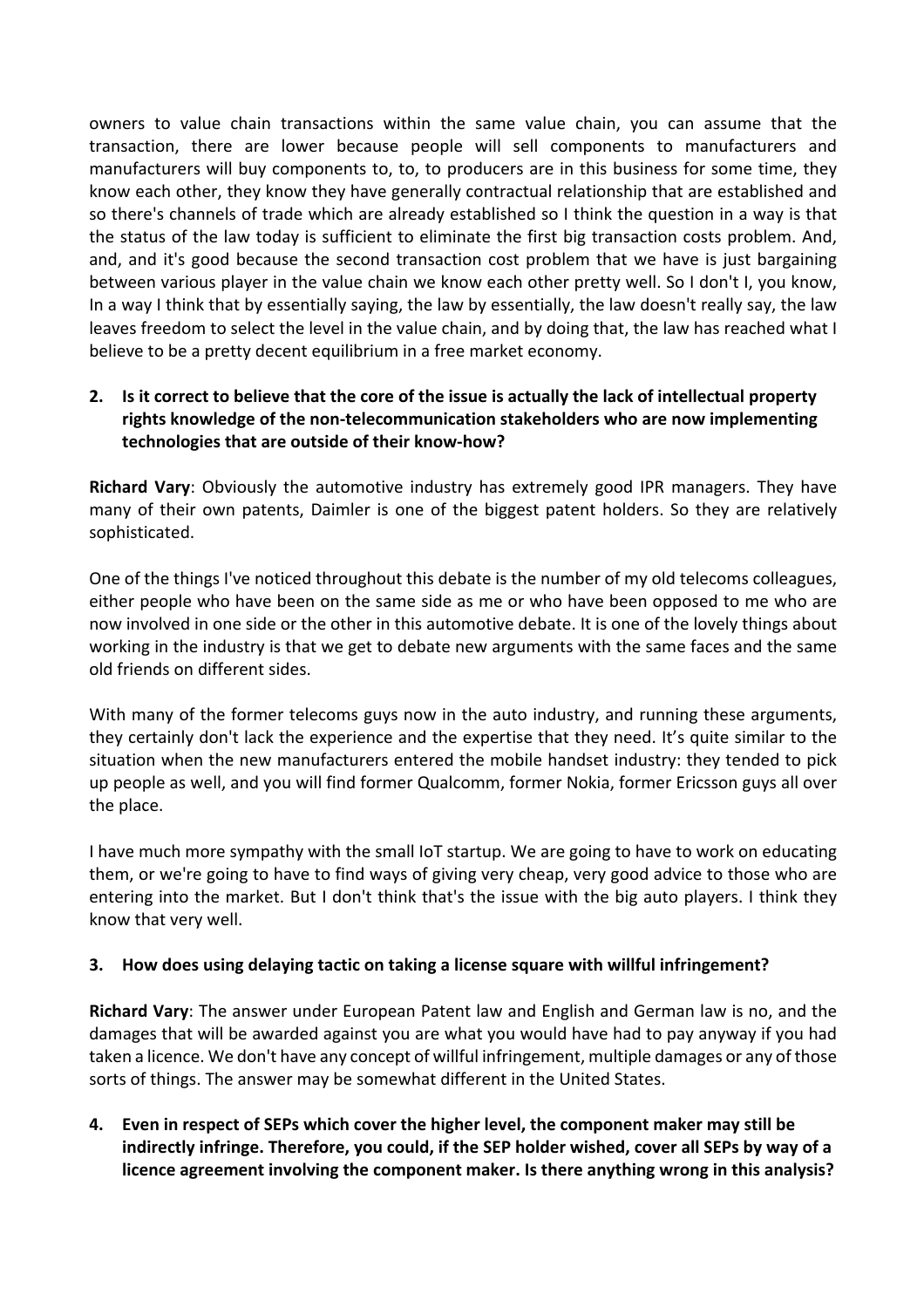**Richard Vary**: This is about the ability of the patent owner to use arguments of indirect infringement in patent litigation. Indirect infringement has got a big limitation in that it is highly territorial. That doesn't work across borders. That's why the indirect infringement model can't be used for the component maker who may make a chip in Taiwan, export it to Singapore, where it is purchased to put in a TCU in the United States, which gets put into a car in Germany, which then gets sold in England. Indirect infringement just won't follow through those border crossings: it cannot be said that the component maker indirectly infringed the UK patent.

#### **Time for hypothesis**

**1. Hypothesis #1: Imagine the Düsseldorf court refers the Huawei/Nokia case to the CJEU Hypothesis #2: Suppose the CJEU would rule in favour of an obligation of the SEP holder to license Tier 1 & Tier 2 component manufacturers:**

#### **Would that not contradict its own case law under 102 TFEU with respect to anti-competitive refusals to supply?**

**Prof. Nicholas Petit**: I'm always very uncomfortable with these questions because they tend to infer that competition law is a prescriptive law, or body of principles which say what people can do cannot do in various sets of detailed circumstances it's not what competition law is about competition law is a proscriptive prohibitive former flow, which only applies in marginal circumstances so it doesn't say you can do this you can do that it's not command and control, socio economic engineering of market transactions, it's not economic regulation. And so, saying it would contradict the case law under 102 in which the court was to say there is an obligation on the SEP holder to license this, you know, the courts would probably not say there is an obligation to license here, the court would say the refusal by your firm to license that manufacturer in these circumstances, constitutes, an anticompetitive abuse because of the bad consequences it had on the market competition. It's very different from saying, you must license here, even if that might be the implication in this particular case and the marginal case. Then I think the court has not said or has not affirmed the principle, whereby SEP owners can license wherever they want. The court has just said that article 102 does not prevent a licensor to select the level at which they want to license, which is a nuance but, which is, you know which might be difficult to perceive but it's an important nuance. Now, I want to say just maybe one in two, it allows us to read a possible answer into the question and it is the following. So, rather than the court, the European Commission has dealt with cases involving SEP owners' potential refusals to license and SEP owners licensing conduct towards certain types of certain levels like manufacturer level or end user device level, like you know the case between the case the Motorola case decision of the Commission or the case involving Samsung and Apple. And in this case is the commission could have picked a principle, because the Commission is free from, you know, it's free to run antitrust cases under the theories of liability that it believes are the one that represents what the law is. The Commission could have said that it was wrong for a company like Samsung, to seek licenses at the end users' level, you know, the Commission was not bound by the arguments in the complaint, the Commission can bring its own arguments on board, and every time the commission was asked in the SEP cases about this, you know, issues such as: is injunctions seeking an abuse of dominant position? They could have brought other issues on board and decided them, but in this case is in none of these cases the commission actually said that it was the wrong targets that had been subject to a license, so the decisional practice that we have from the administrative agencies, which would be, which have been, which has spent 20 years free to invent theories of liability of this kind, they've never done that before. So why would this now be a problem. So, you know maybe it's just an indirect response but I think these. It's funny, that's. So, okay, I'll close here, in this discussion and I you know I've been in this game for quite a long time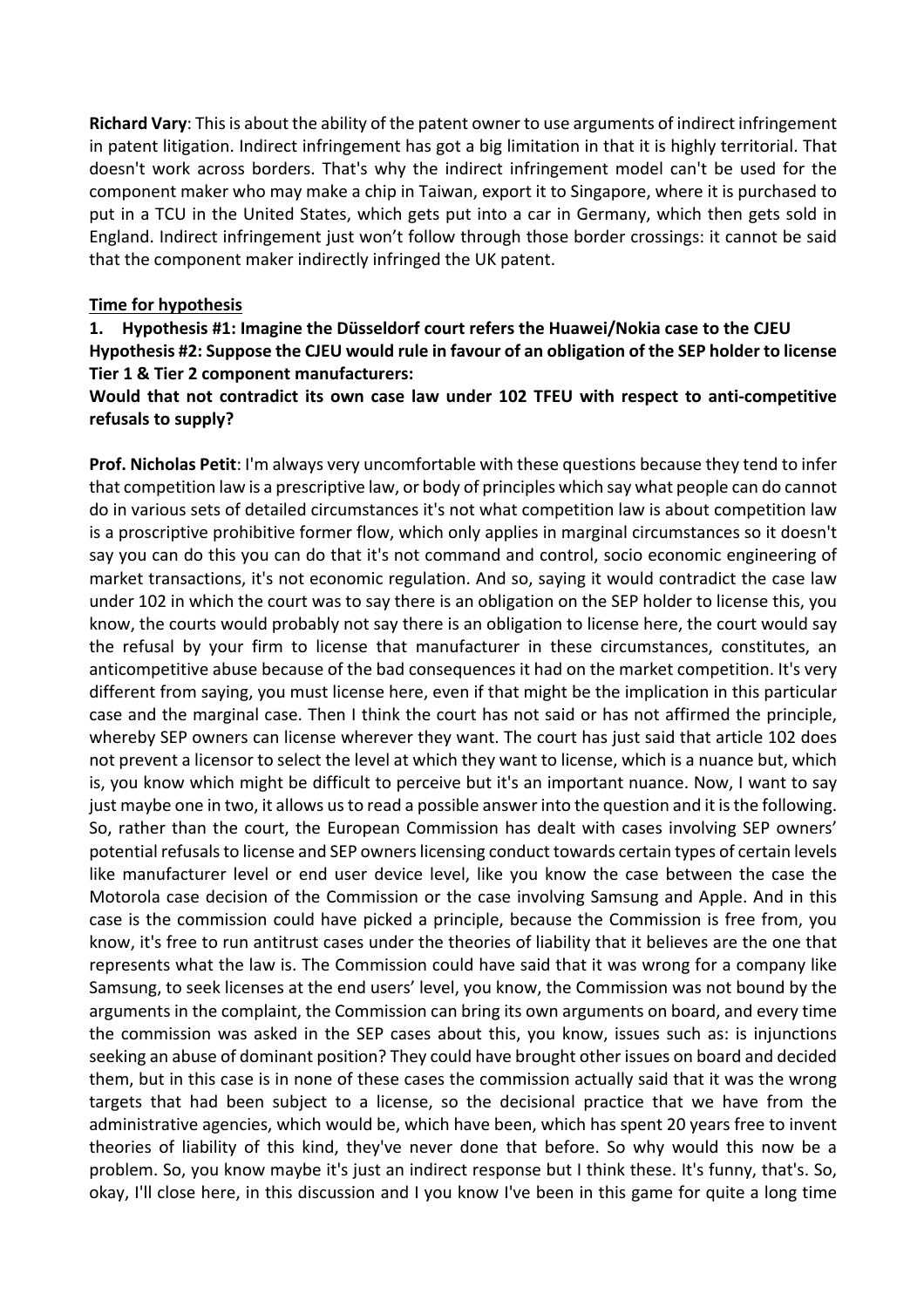and I don't work on this daily but I sort of, I sort of, you know make intermittent incursions into the discussion every one year I you know I look at what happened, and every what I said that's, it's always the same discussion, but every time people who've lost the previous battle tried to change the goalposts or change the, the framework of reference, it's like you know a game in which you play on different maps every time, right, it's a video game. So, you change the map. So, you know, 10 years ago it was about injunctions, and then it moved to SSPPU, how would you the methodology to calculate the value so lost on injunctions. Okay, let's talk methodology, lost on methodology. Okay, let's talk about licensing level, and every time the agencies and courts, they say, oh, but you know we don't really want to put our hands on that complex discussion because it's revenue sharing essentially and at the margins, it's a caption problem. And so I just wonder what, you know when in 10 years, the new, the new math of this revenue sharing game will be, you know people like Richard can probably speculate, more clearly about that.

## **2. The confidentiality of the licensing agreement between Daimler and Nokia has been criticized by one of Daimler's suppliers.**

**Hypothesis: Daimler & Nokia accept to make public the terms of the licensing agreement. Do you think that making this agreement public would help to calm down the OEM's suppliers and provide more certainty?**

**Richard Vary**: There's a perfectly valid business model in which the SEP owner offers published terms and conditions, public per-unit rates, and people either sign up to it or they don't sign up to it. And that would work. Avanci offers it, as does Sisvel, and it's been used in many areas.

It only works if everybody takes those publicly offered rates. But of course, when I'm the implementer, I don't want to do that. What I would do is negotiate for some special deal based on my unique circumstances. It might be that I'm a high-volume implementer, so I want a special deal with a volume discount. Or the other thing I might do is drive down the cost by agreeing to pay in advance, so instead of paying X euros on each car produced, I would go to the SEP owners and say "I think that over the next five years I'm going to manufacture these many cars". If I take on the risk of that, I will pay a lump sum, and that lump sum will be less than what it would have been if I had paid on a per unit rate.

Typically most, I think, of the big SEP owners' cross licensing agreements end up being on some sort of lump sum basis, with the value being reduced as a result of the implementers taking on some of that risk.

But the problem then is that it has to be kept secret because inherently you could work out from the agreement what the implementer's prediction was going to be of its sales of cars over the next five years, and that sort of forecast is stock-price moving information. It's quite important. So those deals do have to be locked down and be kept secret.

It would be quite interesting to have a world where everything has to be open: you have a published price, you can only sell at that published price, and it's anti-competitive for big implementers to try to negotiate a sweetheart deal: they must either take the published price or not. I think if that we were in that world, the people who would object most strongly would be the big buyers, because it's the big buyers who use their buying power to get a better deal than the list price. And I think that would be the pushback.